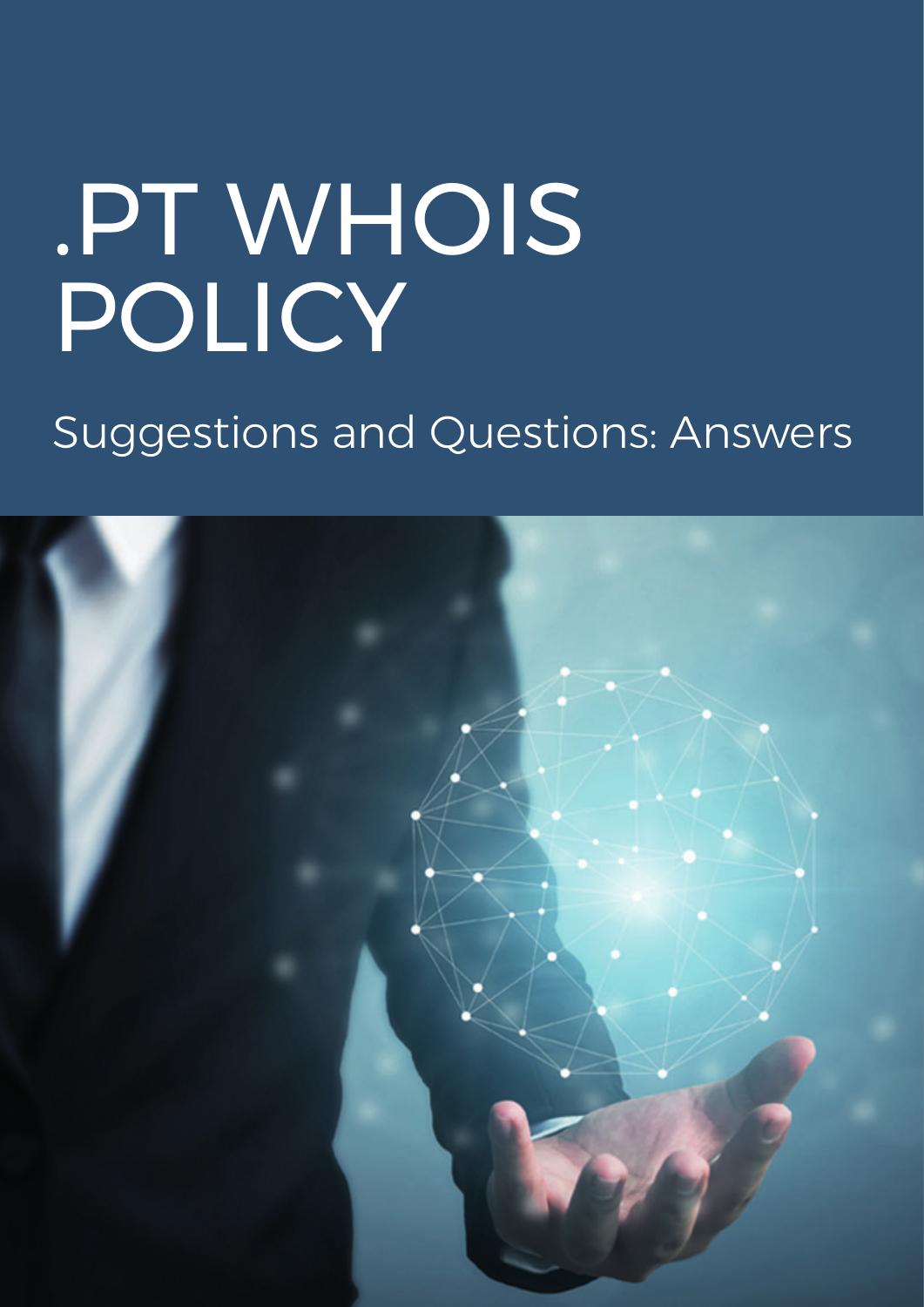### SUGGESTIONS WHOIS

| <b>SUGGESTIONS</b>                                                                                                                                                                                                                                                                                                                                                                      | <b>ANSWERS</b>                                                                                                                                                           |
|-----------------------------------------------------------------------------------------------------------------------------------------------------------------------------------------------------------------------------------------------------------------------------------------------------------------------------------------------------------------------------------------|--------------------------------------------------------------------------------------------------------------------------------------------------------------------------|
| To give customers the opportunity to change, correct or update all                                                                                                                                                                                                                                                                                                                      | This suggestion is consistent with the new                                                                                                                               |
| their data in the Reserved Area, with the exception of the Nic-Handle,                                                                                                                                                                                                                                                                                                                  | .PT WHOIS Policy and Domain Registra-                                                                                                                                    |
| since it is an automatically generated identifier.                                                                                                                                                                                                                                                                                                                                      | tion Rules                                                                                                                                                               |
| To define WHOIS data automatically as confidential and the client must                                                                                                                                                                                                                                                                                                                  | This suggestion is consistent with the new                                                                                                                               |
| send an email to DNS.PT if he wants it to be public.                                                                                                                                                                                                                                                                                                                                    | <b>WHOIS Policy</b>                                                                                                                                                      |
| Allow customers to request deletion of their contact if they no longer                                                                                                                                                                                                                                                                                                                  | This suggestion is consistent with the new                                                                                                                               |
| have active domains.                                                                                                                                                                                                                                                                                                                                                                    | <b>WHOIS Policy</b>                                                                                                                                                      |
| Instead of appearing "Confidential Information", appear only "Con-                                                                                                                                                                                                                                                                                                                      | We will change it to make it easier and                                                                                                                                  |
| fidential"                                                                                                                                                                                                                                                                                                                                                                              | clearer to read.                                                                                                                                                         |
| In addition to the possibility of inserting the real email address, or<br>hiding it and forcing the use of an online form, it is suggested a<br>third option which is to have a true email address provided by<br>DNS.PT that forward all the messages to the true email (ex. Gandi<br>registrar)                                                                                       | .PT considers that this function does not<br>belong to the registry but to the registrar,<br>or to the domain holder. .PT does not<br>provide email management services. |
| To define as a possibility a forwarding email that can be created/modi-<br>fied, online, in real time. As an example, it would appear in whois:<br>kjfllaiiqowejfjhdjfkaueirqoh34h@contacts.dns.pt, that would send<br>the emails to the true address, changing only the part before @con-<br>tacts.dns.pt to anything else randomly requested and immediately<br>applied in real time. | .PT considers that this function does not<br>belong to the registry but to the registrar,<br>or to the domain holder. .PT does not<br>provide email management services. |
| To give the customer the possibility to change, correct or update all of                                                                                                                                                                                                                                                                                                                | This suggestion is consistent with the new                                                                                                                               |
| their data in the Reserved Area.                                                                                                                                                                                                                                                                                                                                                        | <b>WHOIS Policy</b>                                                                                                                                                      |
| By default, the customer data should be confidential/private, either                                                                                                                                                                                                                                                                                                                    | This suggestion is consistent with the new                                                                                                                               |
| when creating new contacts or for existing ones                                                                                                                                                                                                                                                                                                                                         | <b>WHOIS Policy</b>                                                                                                                                                      |
| If the client does not have active domains, he could request the                                                                                                                                                                                                                                                                                                                        | This suggestion is consistent with the new                                                                                                                               |
| deletion of his contact                                                                                                                                                                                                                                                                                                                                                                 | <b>WHOIS Policy</b>                                                                                                                                                      |
| Where we read "Confidential Information", just read "Confidential"                                                                                                                                                                                                                                                                                                                      | We will change it to make it easier and                                                                                                                                  |
| or "Private".                                                                                                                                                                                                                                                                                                                                                                           | clearer to read.                                                                                                                                                         |
| Authentication on the dns.pt portal by qualified digital signature<br>using citizen's card.                                                                                                                                                                                                                                                                                             | This situation is planned and will be<br>contemplated in the new system of<br>support for the registration of .pt<br>domains.                                            |

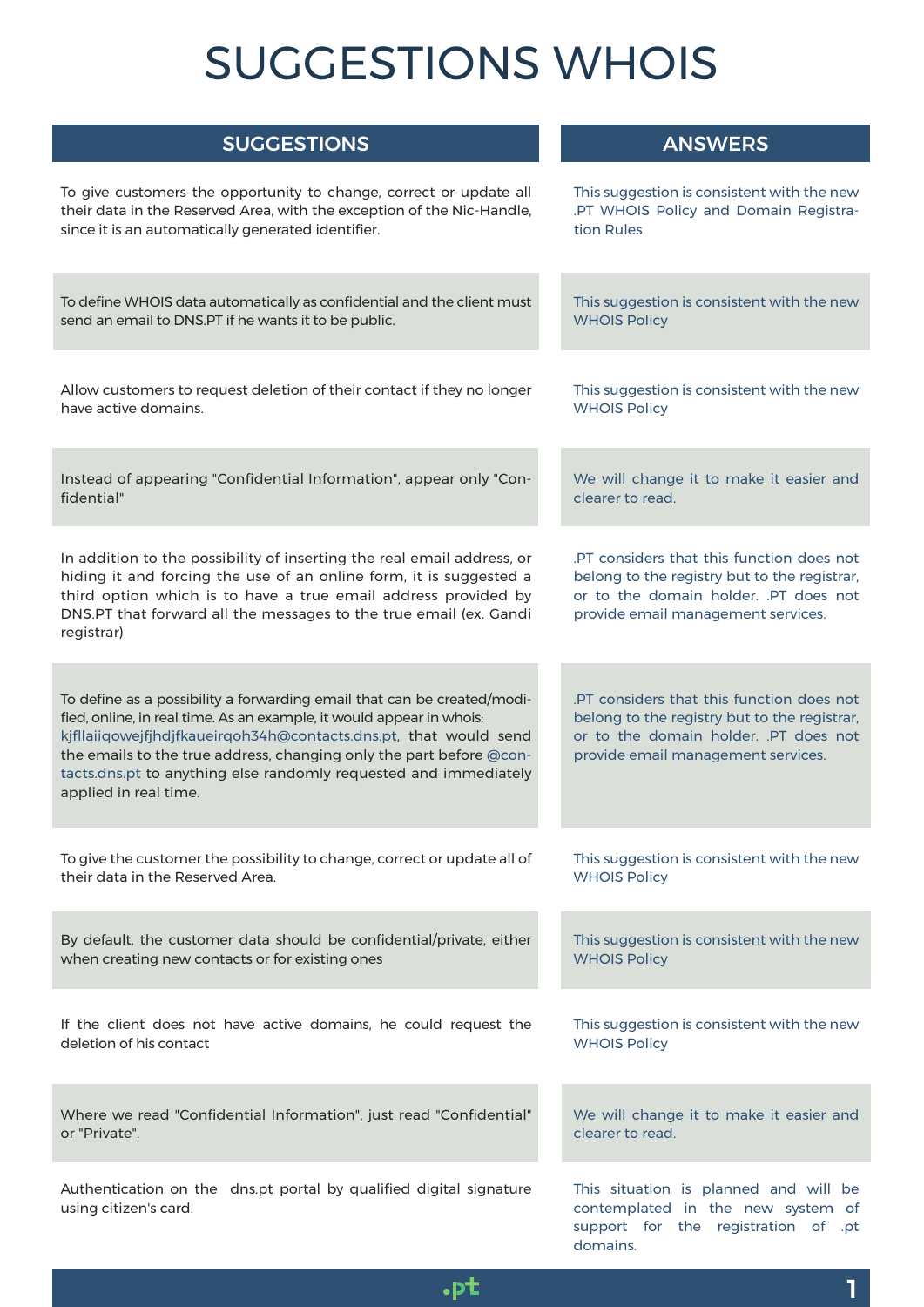### QUESTIONS WHOIS

### QUESTIONS ANSWERS

How will the new changes to the Whois and to the process of registering domains via EPP be implemented?

How should the statement of consent be made/presented (a checkbox on the domain registration form? Or should ther be a written consent signed by the holder to be submitted to DNS?)

We would like to draw your attention to the email sent on May 4th, which we hope will answer your questions. Any additional questions should be addressed to rgpd@dns.pt. Regarding the transmission of consent through EPP, in next few days you will receive information about it.

Consent will follow the procedures of the GDPR. In this particular case there will be an unequivocal positive act of the holder of the personal data authorizing the respective availability in the WHOIS. In practical terms, and as foreseen in the .PT WHOIS Policy, at the time of registration a "check box" containing the content related to the statement of consent will be presented which, in order to be valid and effective, must be accepted by the data holder. In registrations via registrars, registrars will have to guarantee that the data holder has been informed about the possibility, scope and conditions, of making their personal data available in the WHOIS. Registrars have also to prove to .PT that all the data protection procedures have been carried out including, in this scope, the obligation to send proof of consent to .pt, if requested.

Consent regarding existing domains will be requested directly by DNS Association to the data holders or will it be a registrars responsibility?

Dns.pt already has some documentation that can provide about:

- Personal data to be transferred to Dns.pt;
- Whois Policy;
- **Domain Transfer Procedure:**
- Other relevant processes that has been changed.

The changes to be made in respect of data protection are only related to data of natural persons;

The request for consent to publication of data in Whois is only applicable when natural persons are involved;

Regarding the anonymised information that will appear in Whois, if consent is not obtained, what information will be available and do the registrars have any specific obligation regarding it?

Directly by .PT or EPP platform, through a field available for this purpose.

All documentation provided in this context is available at https://www.dns.pt/rgpd/. If you have further questions please send an email to rgpd@dns.pt. Regarding the process of domain transfer, there will be no significant changes.

Except in identified cases, the proposed amendments concern only personal data within the scope of the GDPR. Whenever consent is not given by the data holders to disclosure their contacts in the WHOIS - name; address and e-mail - an anonymised contact option will be available where, using a form, the message will be forwarded to the domain holder. Thus, if the consent is not given, the information associated will appear in the WHOIS as confidential.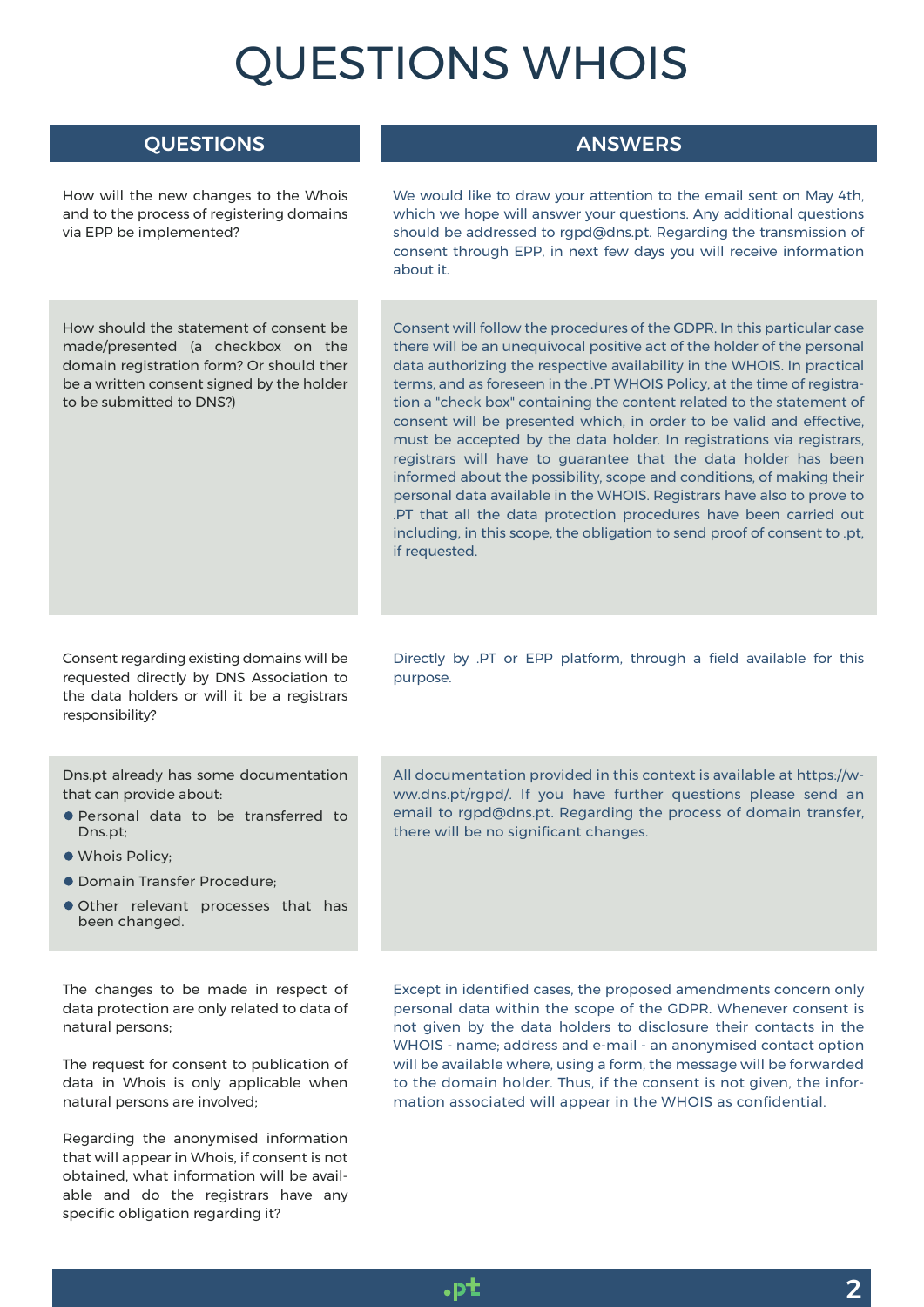## QUESTIONS WHOIS

| <b>QUESTIONS</b>                                                                                                                                                                                               | <b>ANSWERS</b>                                                                                                                                                                                                                                                                                                |
|----------------------------------------------------------------------------------------------------------------------------------------------------------------------------------------------------------------|---------------------------------------------------------------------------------------------------------------------------------------------------------------------------------------------------------------------------------------------------------------------------------------------------------------|
| Will the DNS.PT continue to publish the<br>personal data of individuals?                                                                                                                                       | Only if DNS.PT has the consent of the data holder.                                                                                                                                                                                                                                                            |
| It was sent an agreement that ensures the<br>compliance with the GDPR in the context<br>of the Service Agreement which, accord-<br>ing to him, it is the basis of the contractual<br>relationship established. | We thank you and we will review with due attention.                                                                                                                                                                                                                                                           |
| It is asked for clarification on the meaning<br>of the concepts: "terms of use", "quality<br>and security" and ".PT Whois Policy ".                                                                            | We do not understand the concrete scope of the question. Terms of<br>Use; quality and security and WHOIS Policy are part of the public<br>documents that contain the .PT's understanding of privacy and data<br>protection issues regarding the process of registration and mainte-<br>nance of a .pt domain. |
| Has it been carried out an impact assess-<br>ment as suggested in Article 35 of the<br>GDPR?                                                                                                                   | Yes, for the purpose of customer management and operation, to<br>which the .pt registration service is linked. Following this a complete<br>Action Plan was prepared.                                                                                                                                         |
| Assuming the DNS.PT as the controller,<br>will it be signed a contract containing all<br>the procedures to be followed by the<br>subcontractors?                                                               | Although the obligations and conditions associated to the data proces-<br>sor/subcontractor framework are mainly derived from the GDPR's<br>articles, an addendum to the Registry/Registrar protocol will be signed<br>where it will be duly implemented.                                                     |
| In the future drafting of a "code of<br>conduct", as well as in the revision of the<br>principles, is it planned to communicate<br>to all interested parties any changes                                       | Yes, we will seek to ensure that it is always a transparent and partic-<br>ipated process.                                                                                                                                                                                                                    |

made?